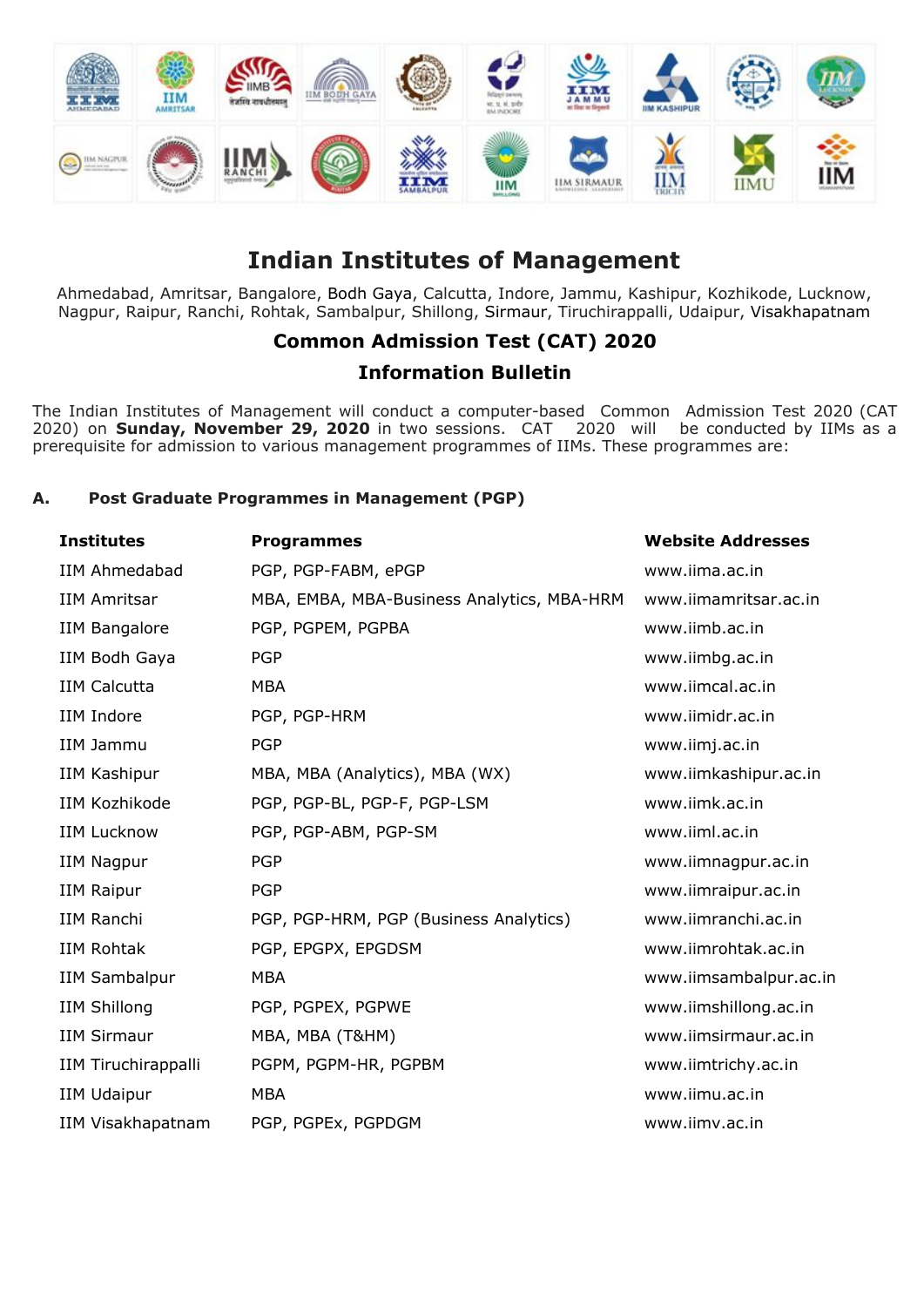

## **B. Fellow Programmes in Management (FPM) [Doctoral]**

| <b>Institutes</b>          | <b>Programmes</b>  | <b>Website Addresses</b> |
|----------------------------|--------------------|--------------------------|
| <b>IIM Ahmedabad</b>       | <b>PhD</b>         | www.iima.ac.in           |
| <b>IIM Amritsar</b>        | PhD                | www.iimamritsar.ac.in    |
| <b>IIM Bangalore</b>       | PhD                | www.iimb.ac.in           |
| IIM Bodh Gaya              | PhD (FPM)          | www.iimbg.ac.in          |
| <b>IIM Calcutta</b>        | PhD                | www.iimcal.ac.in         |
| IIM Indore                 | <b>FPM</b>         | www.iimidr.ac.in         |
| IIM Jammu                  | PhD                | www.iimj.ac.in           |
| <b>IIM Kashipur</b>        | PhD, EFPM          | www.iimkashipur.ac.in    |
| <b>IIM Kozhikode</b>       | PhD, PhD (PT)      | www.iimk.ac.in           |
| <b>IIM Lucknow</b>         | <b>FPM</b>         | www.iiml.ac.in           |
| <b>IIM Nagpur</b>          | PhD                | www.iimnagpur.ac.in      |
| <b>IIM Raipur</b>          | FPM/ PhD, EFPM     | www.iimraipur.ac.in      |
| <b>IIM Ranchi</b>          | PhD, EPhD          | www.iimranchi.ac.in      |
| <b>IIM Rohtak</b>          | PhD, Part-Time FPM | www.iimrohtak.ac.in      |
| <b>IIM Sambalpur</b>       | PhD, E PhD         | www.iimsambalpur.ac.in   |
| <b>IIM Shillong</b>        | PhD, PhDWP         | www.iimshillong.ac.in    |
| <b>IIM Sirmaur</b>         | PhD                | www.iimsirmaur.ac.in     |
| <b>IIM Tiruchirappalli</b> | FPM, E-FPM         | www.iimtrichy.ac.in      |
| <b>IIM Udaipur</b>         | PhD                | www.iimu.ac.in           |
| IIM Visakhapatnam          | PhD                | www.iimv.ac.in           |

Separate advertisements may appear for programmes other than PGP, specific to each participating IIM.

Before a prospective candidate makes a decision to appear for CAT 2020, he/she must visit the website and/or read the programme advertisement of the concerned IIM and specific programmes to ensure accurate and updated information on the programmes he/ she wants to apply for, including eligibility requirements and admission processes.

The CAT 2020 scores are allowed to be used by listed non-IIM member institutions. The list of non-IIM member institutions that have registered to avail of the CAT 2020 scores is provided at [www.iimcat.ac.in.](http://www.iimcat.ac.in/) Please note that IIMs have no role in the selection process of non-IIM institutions.

#### **INFORMATION SOURCES**

**CAT website: [www.iimcat.ac.in](http://www.iimcat.ac.in/) Help Desk Number: 18002090830**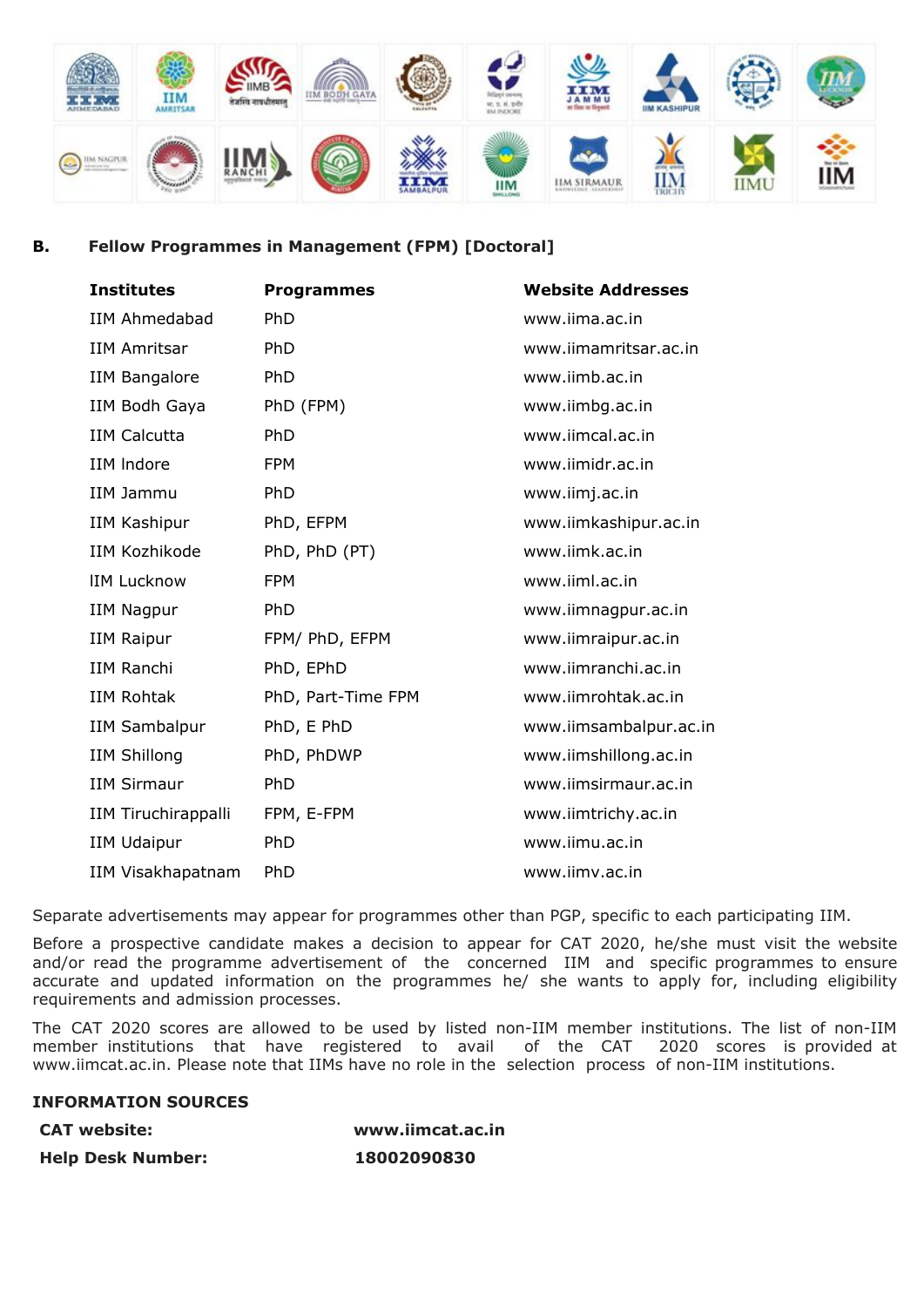

# **CAT 2020 ELIGIBILITY**

The candidate must hold a Bachelor's Degree, with at least 50% marks or equivalent CGPA [45% in case of candidates belonging to the Scheduled Caste (SC), Scheduled Tribe (ST) and Persons with Disability (PWD) categories], awarded by any University or educational institution as incorporated by an Act of Parliament or State legislature in India or declared to be deemed as a University under Section 3 of the UGC Act, 1956, or possess an equivalent qualification recognised by the Ministry of HRD, Government of India. The percentage of marks obtained by the candidate would be calculated based on the practice as followed by the respective University/Institution. In case of grades/CGPA, the conversion to percentage of marks would be based on the procedure as certified by the respective University/Institution. If any University/Institution confirms that there is no scheme for converting CGPA into equivalent marks, the equivalence would be established by dividing the candidate's CGPA by the maximum possible CGPA, and multiplying the result with 100.

Candidates appearing for the final year of Bachelor's degree/equivalent qualification examination and those who have completed degree requirements and are awaiting results can also apply. However, it may be noted that such candidates, if selected, will be allowed to join the programme provisionally, only if they submit a certificate from the Principal/Registrar of their University/Institution (issued on or before the date as stipulated by the respective IIM) stating that they have completed all the requirements for obtaining the Bachelor's degree/equivalent qualification on the date of the issue of the certificate. IIMs may verify eligibility at various stages of the selection process.

For more details on eligibility, candidates are advised to visit the " CAT 2020 Eligibility" section of the CAT website.

#### **Candidates should note that the mere fulfillment of the minimum eligibility criteria would not ensure consideration for shortlisting by IIMs**.

#### **RESERVATION**

As per the legal requirements, 15% of the seats are reserved for Scheduled Caste (SC) candidates, 7.5% for Scheduled Tribe (ST) candidates, 27% for Other Backward Classes candidates belonging to the "Non-Creamy" layer (NC-OBC), up to 10% for Economically Weaker Sections (EWS) candidates and 5% for Persons with Benchmark Disabilities (PwD).

As defined in The Rights of Persons with Disabilities Act, 2016 (RPwD Act 2016), "Person with Benchmark Disability" means a person with not less than forty percent (40%) of a specified disability where t h e specified disability has not been defined in measurable terms and includes a person with disability where the specified disability has been defined in measurable terms, as certified by the certifying authority. "Specified disability" means the disabilities as specified in the Schedule of the RPwD Act 2016. The categories of disability are:

- a) blindness and low vision,
- b) deaf and hard of hearing,
- c) locomotor disability including cerebral palsy, leprosy cured, dwarfism, acid attack victims and muscular dystrophy,
- d) autism, intellectual disability, specific learning disability and mental illness, and multiple disabilities from amongst persons under clauses (a) to (d)
- e) other 'specified disabilities' mentioned in 'The Schedule' of the RPwD Act 2016.

For the purpose of being considered for reservation, the applicable Central Government list as on the last date of CAT registration shall be binding. **No subsequent changes will be effective for CAT 2020 and any subsequent selection process of the IIMs**.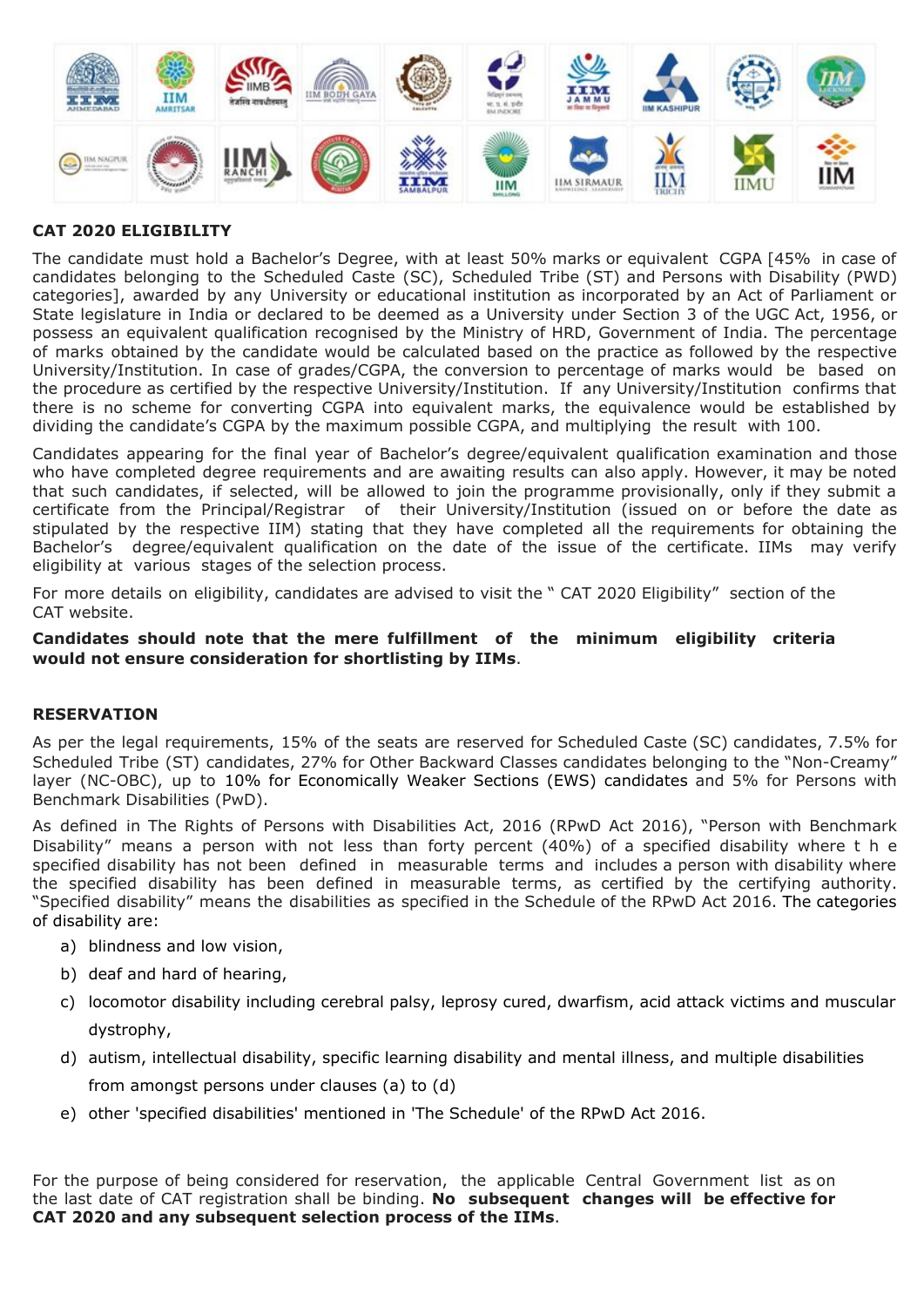

The candidates belonging to the reserved categories need to also note the eligibility requirements carefully before applying. It should be noted that while it is the endeavor of IIMs that the candidates belonging to SC/ST/NC-OBC/EWS/PwD categories join the programme in proportions mandated by the law, they have to meet the minimum eligibility criteria and a certain minimum level of performance to be considered for the admission process. The candidates should read the updated description of the selection process followed by each IIM on their respective websites.

#### **No change in the category will be entertained after CAT registration; hence, applicants are advised to pay attention while registering**.

# **PAYMENT OF CAT REGISTRATION FEE**

₹1000 for SC, ST and PwD candidates.

₹2000 for all other candidates.

Please note that a candidate needs to pay the registration fee only once, irrespective of the number of institutes he/she is applying for. SC, ST and PwD candidates must upload a copy of their SC/ST/PwD certificates at the time of registration. Fees once paid cannot be refunded under any circumstances.

#### **REGISTRATION FOR CAT**

The CAT 2020 registration window opens on August 5, 2020 and will close at 5:00 p.m. on September 16, 2020. The details will be available in the registration guide.

At the time of registration, the candidates have to select any six test cities, as per their preference, from a drop-down menu. After the last date of registration, candidates will be allotted one among the six preferred cities subject to availability. In the rare case that a candidate is not allotted any of the preferred cities, he/she will be allotted a nearby city. The candidates can download the admit cards from October 28, 2020 until November 29, 2020.

#### **TEST CENTRES**

CAT will be conducted in centres spread across around 156 test cities. Test cities will be mentioned in the CAT website and the name of the test centre will be indicated in the Admit Card.

IIMs reserve the right to change or cancel any test centre/city and/or change the test time and date at their discretion.

#### **CAT 2020 SCORE**

Candidates' CAT 2020 scorecards will be made accessible on the CAT website. Candidates may also be intimated individually by SMS. The CAT results are likely to be declared by the second week of January, 2021. The CAT 2020 score is valid only till December 31, 2021 and will accordingly be accessible on the website. Thereafter, no queries related to the issuance of CAT 2020 scorecards will be entertained.

#### **ADMISSION PROCESS**

Please note that each IIM is independent to mandate their own eligibility criteria (including academic cut-offs and relative weights) and follow different selection processes. Performance in the CAT 2020 examination is an important component for consideration in the selection process. IIMs may also use the previous academic performance of the candidates, relevant work experience and other similar inputs in short-listing of candidates at various stages of the selection process. For more information, refer to the admissions policies of individual IIMs on their respective websites.